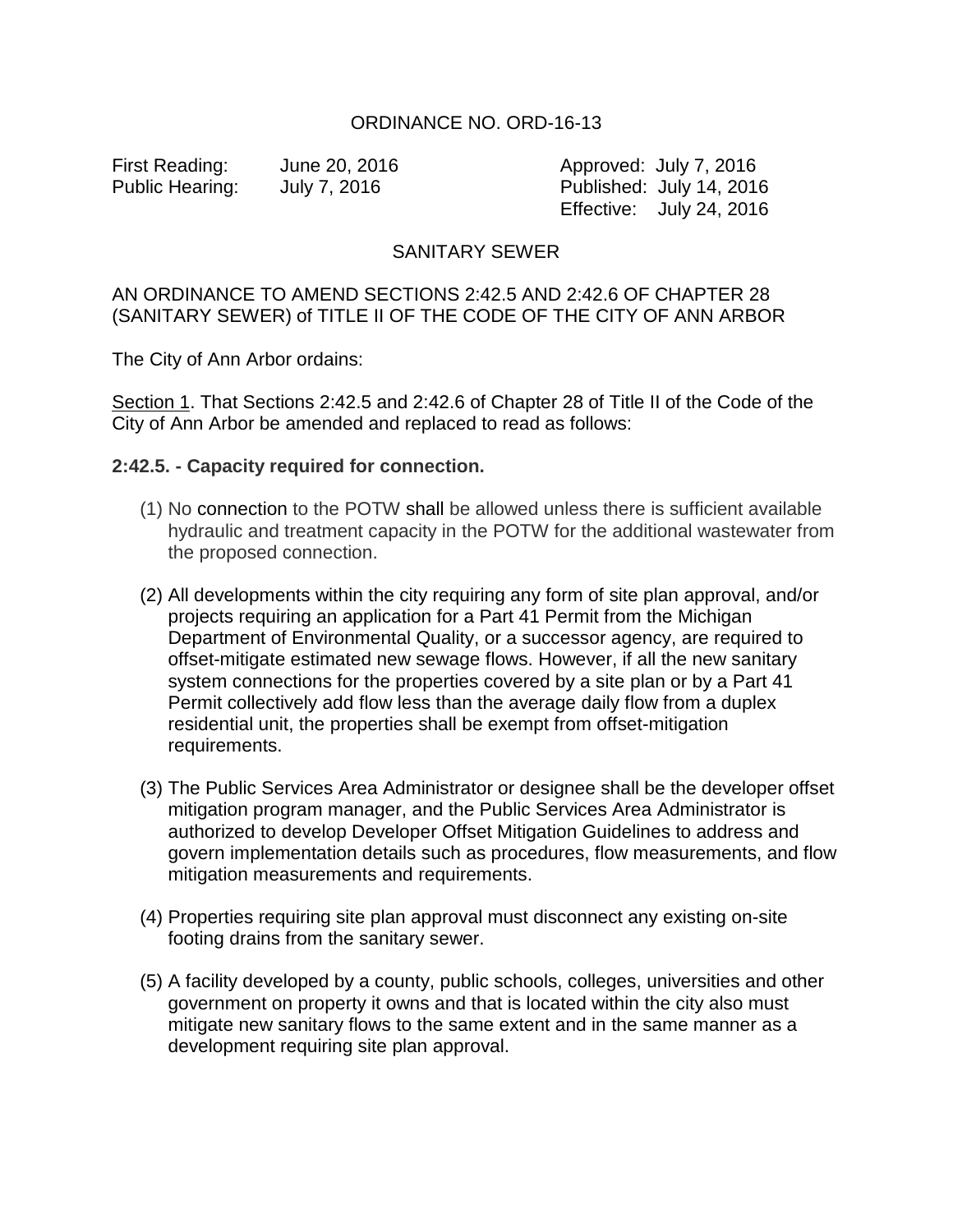- (6) Calculations showing the proposed sanitary sewer flow being added by the proposed development shall be included on the utility sheet of the site plan and/or construction plan, as applicable, and be reviewed by the Developer Offset Mitigation program manager. Calculations and the design dry weather flow rates shall be in accordance with the City's Developer Offset Mitigation Guidelines.
- (7) Flow mitigation performed after January 1, 2015, and verified and documented by the City, but not assigned to a particular development, may be credited to a specific development without being subject to expiration unless otherwise approved by the Developer Offset Mitigation program manager.
- (8) Method of flow mitigation alternative shall be submitted for review and approval by the Developer Offset Mitigation program manager. Common forms of mitigation will be listed in the City's Developer Offset Mitigation Guidelines and may include, but will not be limited to:
	- a) Building removal;
	- b) Footing drain disconnection;
	- c) Plumbing fixture retrofits;
	- d) Pool filter backwash retrofits.
	- e) Sanitary sewer system inflow or infiltration removal.
- (9) A development has the option to make a payment to the City in lieu of performing sanitary flow mitigation. Payment will be used by the City to fund sanitary sewer wet weather capacity improvement projects.
	- a) The payment amount will be per a gallon per minute of new peak sanitary flow being added to the system, will be established by city council, and may be revised by city council.
	- b) For developments subject to site plan approval, payment must be received prior to the City's issuance of any certificate of occupancy.
	- c) For governmental facilities subject to this section, payment must be received by the City prior to the set of the first water meter.
- (10) If a township contributes sanitary flow into the City's sanitary sewer system at a point where adequate transport capacity within the city has not been purchased and/or constructed by the township, the township must adopt an ordinance or approve and implement a policy equivalent to the offset-mitigation requirements of this Section 2:42.5 to apply to developments and sanitary sewer connections within the areas that contribute that flow. If the mitigation takes place within the